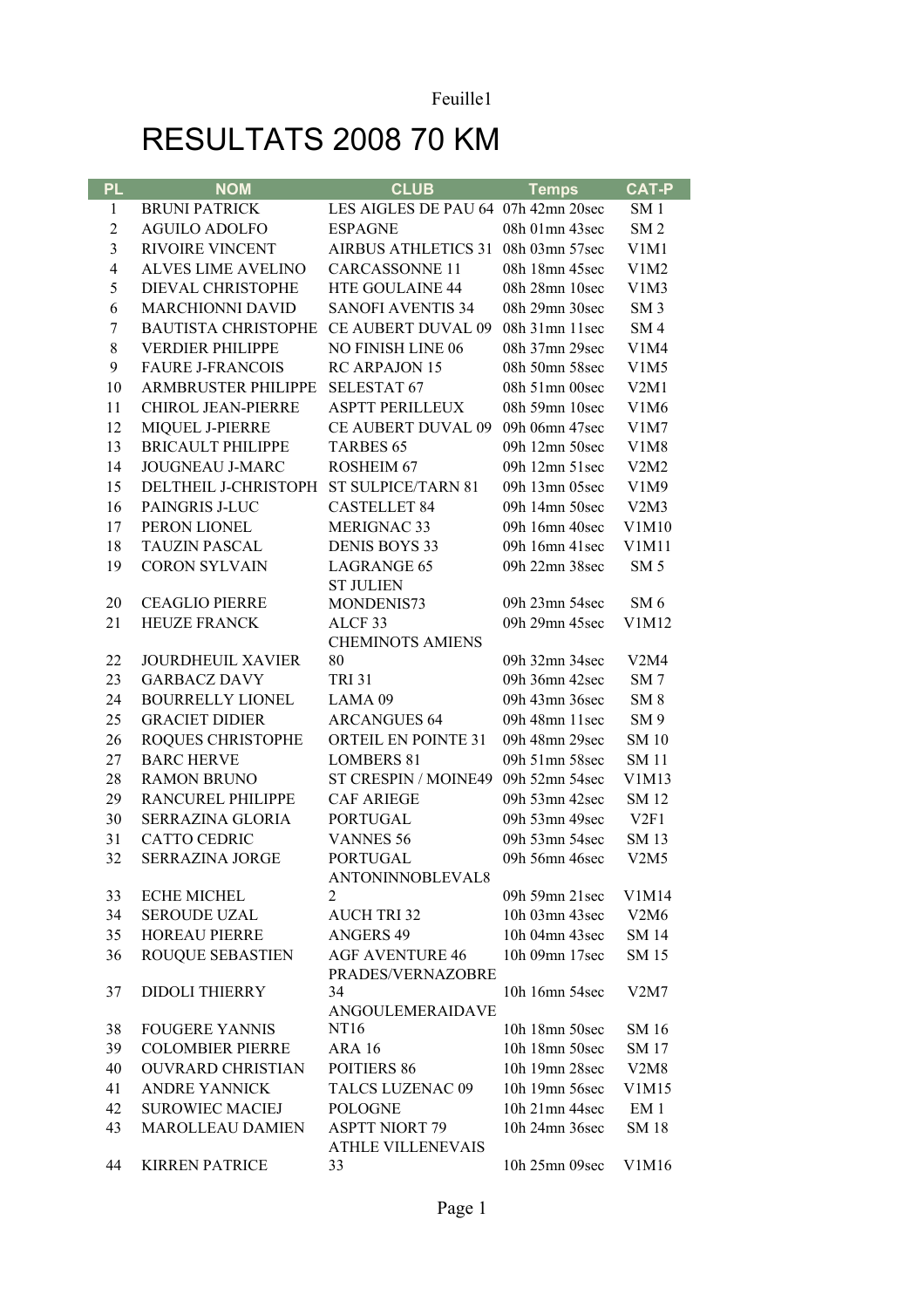Feuille1

| 45 | MIAILHE J-MICHEL                  | <b>LES ARPENTAYRES 09</b>         | 10h 25mn 43sec | V1M17        |
|----|-----------------------------------|-----------------------------------|----------------|--------------|
| 46 | <b>COME THIERRY</b>               | <b>LES ARPENTAYRES 09</b>         | 10h 25mn 44sec | SM 19        |
| 47 | <b>BEGOU PATRICK</b>              | KIKOUROU.N ET 38                  | 10h 26mn 25sec | V1M18        |
| 48 | PIOVAN J-LUC                      | PROVEYZIEUX 38                    | 10h 26mn 26sec | V1M19        |
| 49 | <b>FELLER ROBERT</b>              | <b>ALLEMAGNE</b>                  | 10h 26mn 45sec | V1M20        |
| 50 | KIBURSE J-CHRISTOPHE              | <b>AGROBITUME 31</b>              | 10h 31mn 28sec | V1M21        |
| 51 |                                   | MONDONVILLE 31                    | 10h 32mn 14sec | V1M22        |
|    | <b>NCARQUNEEBRAGEICK</b>          |                                   |                |              |
| 52 | <b>HERVE</b>                      | RIA SIRACH 66<br><b>ASAT RAID</b> | 10h 32mn 20sec | V1M23        |
| 53 | <b>SABARROS PATRICK</b>           | <b>AVENTURE31</b>                 | 10h 33mn 20sec | V1M24        |
| 54 | FERRAI SYLVAIN                    | <b>LACETS DEFAITS 11</b>          | 10h 34mn 43sec | <b>SM 20</b> |
| 55 | BARNETCHE CHRISTIAN UHART CIZE 64 |                                   | 10h 35mn 00sec | V1M25        |
| 56 | LE MOIGN CORINNE                  | <b>CASTELLET 84</b>               | 10h 35mn 05sec | V1F1         |
| 57 | <b>BAIGUE CHRISTIAN</b>           | PEC POITIERS 86                   | 10h 35mn 20sec | V2M9         |
| 58 | <b>FAITEAU ERIC</b>               | PEC POITIERS 86                   | 10h 35mn 22sec | V1M26        |
| 59 | <b>MARTIN DANIEL</b>              | <b>TOULOUSE 31</b>                | 10h 36mn 33sec | V1M27        |
| 60 | <b>MAUBAN YOHANN</b>              | ARKOPHARMA 06                     | 10h 38mn 46sec | SM 21        |
| 61 | DARRIERE EMMANUEL                 | ORTEIL EN POINTE 31               | 10h 40mn 43sec | <b>SM 22</b> |
| 62 | <b>DIDIER REGIS</b>               | ST LYS <sub>31</sub>              | 10h 41mn 16sec | SM 23        |
|    |                                   |                                   |                |              |
| 63 | MIRANDE STEPHANE                  | <b>CLO 46</b>                     | 10h 44mn 05sec | V1M28        |
| 64 | <b>FOURTIN J-PAUL</b>             | <b>GRAND RAID 73</b>              | 10h 48mn 16sec | V1M29        |
| 65 | <b>COCHOU PIERRE</b>              | <b>NOUMEA 98</b>                  | 10h 48mn 17sec | V1M30        |
| 66 | <b>GRANGE J-FRANCOIS</b>          | <b>MONTARDON 64</b>               | 10h 49mn 49sec | V2M10        |
| 67 | <b>DENAIX ALAIN</b>               | CAF COUDON 83                     | 10h 50mn 41sec | V2M11        |
| 68 | <b>FAVIER ANNE</b>                | <b>BELGIQUE</b>                   | 10h 52mn 07sec | V2F2         |
| 69 | MONTEIL LOIC                      | <b>SALTA BARTAS 48</b>            | 10h 53mn 30sec | <b>SM 24</b> |
| 70 | <b>TRAPE GARROS JORDI</b>         | <b>ESPAGNE</b>                    | 10h 53mn 48sec | V1M31        |
|    |                                   | <b>PUYMIROL</b>                   |                |              |
| 71 | <b>DUBOIS FREDERIC</b>            | ORIENTION47                       | 10h 54mn 00sec | V1M32        |
| 72 | MARIA DA SILVA CELIA PORTUGAL     |                                   | 10h 54mn 59sec | V1F2         |
| 73 | <b>LOPEZ CLAUDE</b>               | <b>CAVAL PERTUIS 84</b>           | 10h 55mn 00sec | V1M33        |
| 74 | <b>AMAR ERIC</b>                  | <b>COURRIR A PORTET 31</b>        | 10h 55mn 01sec | V1M34        |
| 75 | <b>VERGNE J-PIERRE</b>            | <b>REBIGUE 31</b>                 | 10h 55mn 15sec | V1M35        |
| 76 | <b>ASNARD PHILIPPE</b>            | <b>COURSAN 11</b>                 | 10h 56mn 32sec | V1M36        |
| 77 | <b>XAVIER STEPHANE</b>            | PRADES <sub>66</sub>              | 11h 02mn 03sec | <b>SM 25</b> |
| 78 | <b>DUMAS MICHEL</b>               | <b>AGROBITUME 31</b>              | 11h 02mn 46sec | SM 26        |
| 79 | <b>LANDREAU ALAIN</b>             | <b>SPIRIDON 79</b>                | 11h 02mn 47sec | V2M12        |
| 80 | <b>GOUBERT ROLAND</b>             | A.C.P.PAMIERS 09                  | 11h 04mn 43sec | V2M13        |
| 81 | HIVERT FRANC                      | <b>BORDEAUX 33</b>                | 11h 07mn 10sec | SM 27        |
| 82 | <b>BURI LUDOVIC</b>               | RAIDEUR.COM 70                    | 11h 09mn 14sec | <b>SM 28</b> |
| 83 | RIMAILHO JOEL                     | <b>TOULOUSE 31</b>                | 11h 09mn 28sec | V1M37        |
| 84 | PHALIPPOU BENOIT                  | TRI NARBONNAIS 11                 | 11h 10mn 00sec | SM 29        |
| 85 | <b>CONVERT DOMINIQUE</b>          | TOTAL <sub>64</sub>               | 11h 10mn 02sec | V1M38        |
| 86 | MIQUEL PHILIPPE                   | <b>SALTA BARTAS 48</b>            | 11h 12mn 09sec | V1M39        |
| 87 | <b>GASSIOT OLIVIER</b>            | OSSEJA 66                         | 11h 12mn 50sec | SM 30        |
| 88 | DAVASSE JOEL                      | <b>COLAYRAC 47</b>                | 11h 13mn 15sec | V1M40        |
| 89 | <b>GRANAT PATRICK</b>             | AS DES DOUANES 09                 | 11h 20mn 31sec | V1M41        |
| 90 | THOMPSON MARK                     | ANGLETERRE                        | 11h 24mn 52sec | V1M42        |
|    |                                   | NOTRE DAME LONDRE                 |                |              |
| 91 | <b>ALMINANA JOSE</b>              | 34                                | 11h 25mn 17sec | V1M43        |
|    |                                   | MOUTIER/CHANTEME                  |                |              |
| 92 | <b>SOULARD J-MARIE</b>            | RLE                               | 11h 25mn 31sec | V1M44        |
| 93 | <b>GAILLARD ARNAUD</b>            | <b>DENIS BOYS 33</b>              | 11h 29mn 37sec | SM 31        |
|    |                                   |                                   |                |              |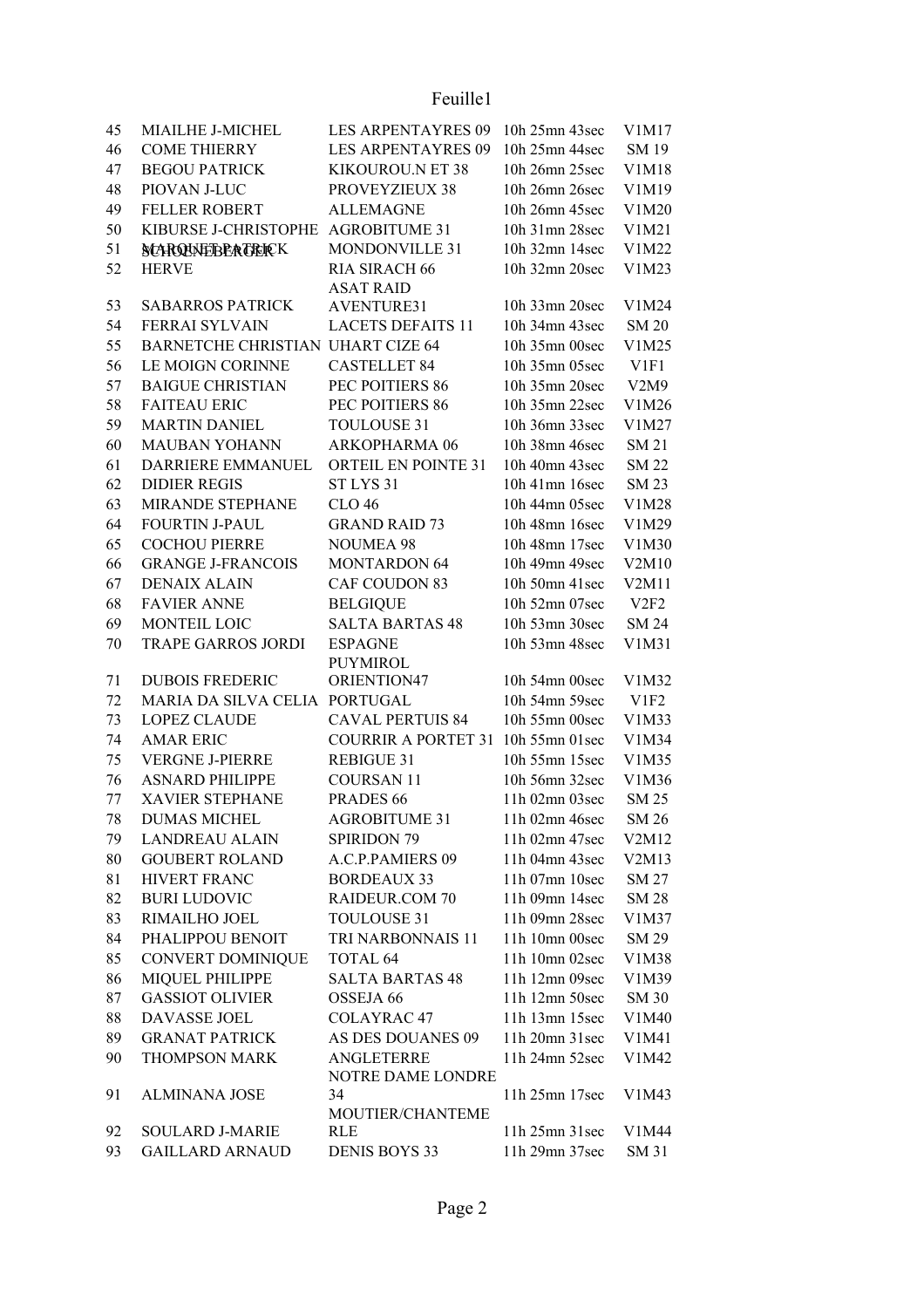## Feuille1

|     | <b>BENGUELLA</b>                   |                                                 |                      |                 |
|-----|------------------------------------|-------------------------------------------------|----------------------|-----------------|
| 94  | NOUREDDINE                         | <b>DENIS BOYS 33</b>                            | 11h 29mn 40sec       | V1M45           |
| 95  | MONTPELLIER J-NOEL                 | <b>AC PAMIERS 09</b>                            | 11h 33mn 36sec       | V1M46           |
| 96  | <b>KERISORET DAVID</b>             | <b>MONTAUBAN 82</b>                             | 11h 37mn 41sec       | SM 32           |
| 97  | <b>CORBARIEU THIERRY</b>           | CHO LA DUNE 31                                  | 11h 40mn 25sec       | <b>SM 33</b>    |
| 98  | <b>TORDEUX MICHEL</b>              | <b>ACTION 12</b>                                | 11h 45mn 20sec       | V2M14           |
| 99  | <b>ESQUILAT RAOUL</b>              | FFA USCA LESCURE 81 11h 46mn 15sec              |                      | V1M47           |
| 100 | <b>RAFFAUD FREDERIC</b>            | <b>IBM 33</b>                                   | 11h 46mn 30sec       | V1M48           |
| 101 | RIPOLL PASCAL                      | PARIS <sub>75</sub>                             | 11h 47mn 33sec       | V1M49           |
| 102 | <b>LLAREUX MATHIEU</b>             | JOG CLUB SEYSSES 31<br><b>RIVES TARN</b>        | 11h 47mn 35sec       | SM 34           |
| 103 | <b>ATRAX CHRISTOPHE</b>            | RUNNING81                                       | $11h$ 51mn 03sec     | V1M50           |
| 104 | <b>CASTIN J-MICHEL</b>             | <b>COLLE SUR LOUP 06</b><br><b>SAVERDUN</b>     | 11h 57mn 30sec       | V2M15           |
| 105 | <b>BRAZILLES NICOLAS</b>           | <b>COURIRSYMPA</b><br><b>SAVERDUN</b>           | 11h 57mn 40sec       | SM 35           |
| 106 | <b>COLIN J-PAUL</b>                | <b>COURIRSYMPA</b>                              | 11h 57mn 42sec       | V1M51           |
| 107 | <b>DELAPRES THIERRY</b>            | <b>TOULOUSE 31</b><br>STGENESCHAMPANEL          | 12h 01mn 58sec       | V1M52           |
| 108 | <b>GAUDIN ALAIN</b>                | LE63                                            | 12h 03mn 23sec       | V2M16           |
| 109 | <b>BEAUMEL J-CLAUDE</b>            | ACFA <sub>63</sub>                              | 12h 03mn 25sec       | V3M1            |
| 110 | <b>BESNUS EMMANUEL</b>             | STGILLES LES BAINS97 12h 04mn 18sec             |                      | SM 36           |
| 111 | <b>BALLESTA JORDI</b>              | <b>ESPAGNE</b>                                  | 12h 04mn 21sec       | V1M53           |
| 112 | <b>BESCOND J-PIERRE</b>            | FFA CUGNAUX 31                                  | 12h 05mn 57sec       | V2M17           |
| 113 | <b>DELAS SABINE</b>                | <b>AUCAMVILLE 31</b>                            | 12h 05mn 59sec       | SF <sub>1</sub> |
| 114 | REIG ADERN SALVADOR ESPAGNE        |                                                 | 12h 07mn 22sec       | V2M18           |
| 115 | MENBRADO MARC<br><b>DEBONNAIRE</b> | <b>ACTION 12</b>                                | 12h 10mn 18sec       | V1M54           |
| 116 | <b>CHRISTIAN</b>                   | <b>USTR ATHLETISME 91</b><br><b>ESCALADE EN</b> | $12h$ 11mn 18sec     | V2M19           |
| 117 | COMPAGNON YANNICK                  | QUERCY46                                        | $12h$ 11mn 57sec     | SM 37           |
| 118 | <b>RUCHON J-YVES</b>               | <b>CAVAL PERTUIS 84</b>                         | 12h 12mn 45sec       | V1M55           |
| 119 | <b>KARCH DOMINIQUE</b>             | ST JEAN D'ILLAC 33                              | 12h 13mn 48sec       | <b>SM 38</b>    |
| 120 | <b>HAMON J-MARIE</b>               | <b>CLICHY 92</b>                                | 12h 14mn 30sec       | V1M56           |
| 121 | <b>BREAU RENE</b>                  | <b>CHEMILLE 49</b><br><b>ESCALADE EN</b>        | 12h 14mn 30sec       | V2M20           |
| 122 | <b>GUILHOU NANS AYLIC</b>          | QUERCY46                                        | 12h 14mn 41sec       | SM 39           |
| 123 | <b>GAY FLORENCE</b>                | CHO LA DUNE 31<br><b>COURRIR</b>                | 12h 15mn 45sec       | V1F3            |
| 124 | <b>GODIN PHILIPPE</b>              | POURAUTRES17<br><b>SALVETAT ST</b>              | 12h 15mn 45sec       | V2M21           |
| 125 | <b>AROUJO ALBIN</b>                | GILLES31                                        | 12h 17mn 50sec       | V1M57           |
| 126 | <b>AUROUX HENRI</b>                | USAT <sub>31</sub>                              | 12h 18mn 01sec       | V2M22           |
| 127 | <b>BORDES JEAN</b>                 | <b>BIRON 64</b>                                 | 12h 18mn 13sec       | V3M2            |
| 128 | DUNYACH J-MICHEL                   | GIF / YVETTE 91                                 | 12h 18mn 15sec       | V1M58           |
| 129 | <b>CATRON JACQUES</b>              | <b>TOULOUSE 31</b><br><b>CONS GENERAL</b>       | 12h 20mn 25sec       | V1M59           |
| 130 | MONNEREAU GUY                      | <b>ARIEGE</b><br><b>NIMES TRAIL</b>             | 12h 20mn 30sec       | V1M60           |
| 131 | <b>SIMON JACQUES</b>               | <b>ATTITUDE</b><br>ASPOLICIERSARIEGEO           | 12h 22mn 22sec       | V2M23           |
| 132 | <b>SARVERODENIS</b>                | <b>IS</b>                                       | $12h$ $23mn$ $00sec$ | V2M24           |
| 133 | <b>CHRISTOPHE</b>                  | <b>AS AIR FRANCE 94</b>                         | 12h 25mn 07sec       | V2M25           |
| 134 | <b>LOPEZ VALERIE</b>               | CNSQY 78                                        | 12h 25mn 07sec       | V1F4            |
| 135 | <b>BARON JEREMY</b>                | PARIS <sub>75</sub>                             | 12h 25mn 09sec       | SM 40           |